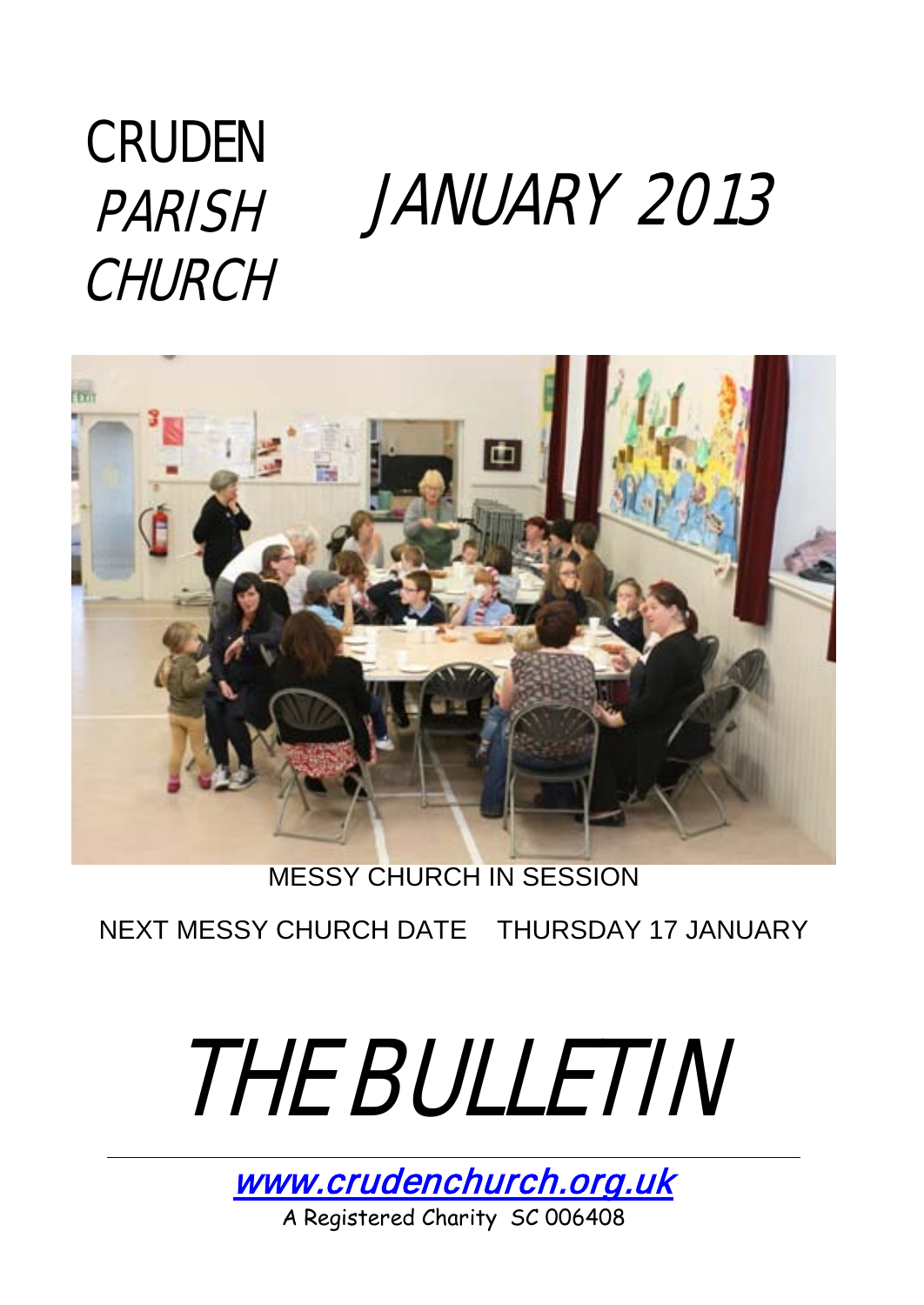## **DIARY DATES**

## **JANUARY 2013**

EACH WEEK (Except during school holidays) *Sundays* 10.00 am Children's Sunday Club in the Church & Stables

| Sunday 6th :    | <b>MORNING SERVICE</b>                                                                    | $10 \text{ am}$          |      |
|-----------------|-------------------------------------------------------------------------------------------|--------------------------|------|
| Wednesday 9th   | : Choir Practice                                                                          | $7:30 \text{ pm}$        | Hall |
| Sunday $13th$ : | <b>MORNING SERVICE</b>                                                                    | $10 \text{ am}$          |      |
| Monday $14th$ : | Watch & Talk Group 7.30 pm 3 Main Street, Cruden Bay                                      |                          |      |
| Thursday 17th:  | Messy Church                                                                              | 3:15 pm Port Erroll Hall |      |
| Sunday 20th :   | MORNING SERVICE<br>conducted by the Rev Fred Coutts                                       | $10.00 \text{ am}$       |      |
| Sunday $27th$ : | MORNING SERVICE<br><b>Sacrament of Holy Communion</b><br>conducted by the Rev Fred Coutts | 10.00 am                 |      |
| Monday 28th :   | The Guild<br>"Mercy Ships"<br>Sandra Campbell                                             | $7.30 \text{ pm}$        | Hall |
| Wednesday 30th  | : Choir Practice                                                                          | $7:30 \text{ pm}$        | Hall |

The Minister will be on holiday from the 14 to 29 January. Anyone wanting the services of a minister during that period should contact the Rev Fred Coutts on 01779 841320

### JANUARY HYMN BOOK - CH4

THE NEXT ISSUE OF THE BULLETIN WILL COME OUT ON **27 JANUARY**. Copy for inclusion to be handed into the Manse as soon as possible.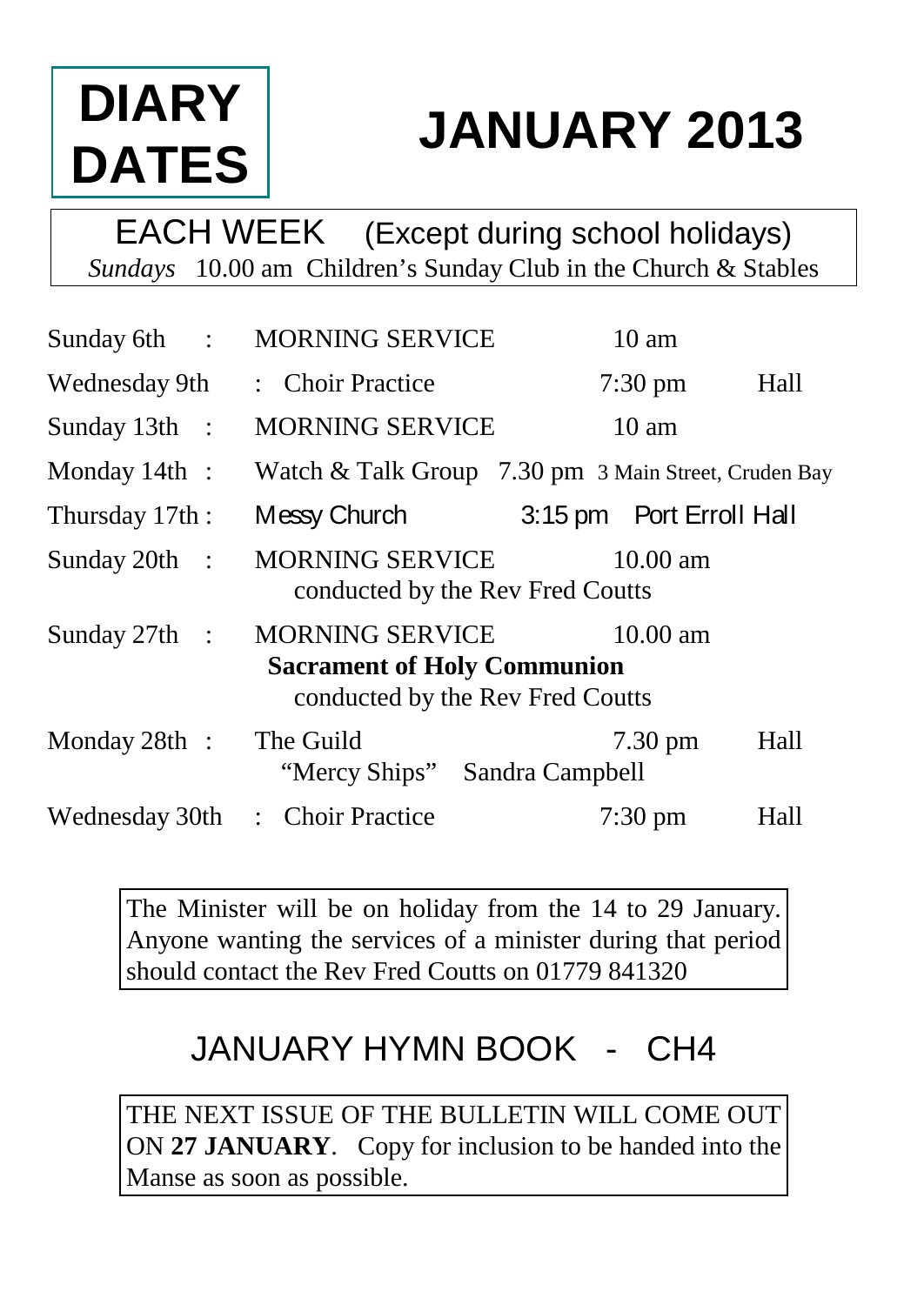### FROM THE MINISTER 26 December 2012

Dear Friends

A very Happy New Year to you all

#### **Whatever else the New Year brings my hope, as it was last year and every year, is that it will be a time of peace and growth and love for all.**

#### **MESSY CHURCH**

One of the great success stories of last year was the starting of the Messy Church under the excellent leadership of Kathleen Craig and Beatrice Fawkes. This was an opportunity to show that Cruden Church is not just content to keep things ticking over as they are. We must take seriously the Great Commission of Jesus given to his disciples (then and now) at the end of Matthew's gospel and quoted at every baptism – "Go and make disciples of all nations".

If the Church's primary task is to worship God, then next comes the need to obey God's command to reach out to others and share the faith. Messy Church has given us the rare opportunity to exercise ourselves in outreach and in particular to try and share some of our faith with those who will comprise the next generation. This is a monthly event, so not too demanding of time and we are very grateful to all our willing helpers who are taking this opportunity to share time with youngsters and show the importance of faith in today's world.

#### **TRINITY CHURCH**

A year ago, I was telling you that the Presbytery of Buchan had appointed me as Interim Moderator in Trinity Church, Peterhead and Boddam. One year on, sadly I have to report that despite the usual advertising of the vacancy, no real interest has been shown. The Church has more vacancies than candidates to fill them. So for a second year I have awaiting me more meetings and the need to be in another pulpit occasionally on Sunday mornings. I am grateful to the members of Cruden Church for their patient acceptance of this situation.

Your friend and minister

Rodges Neilso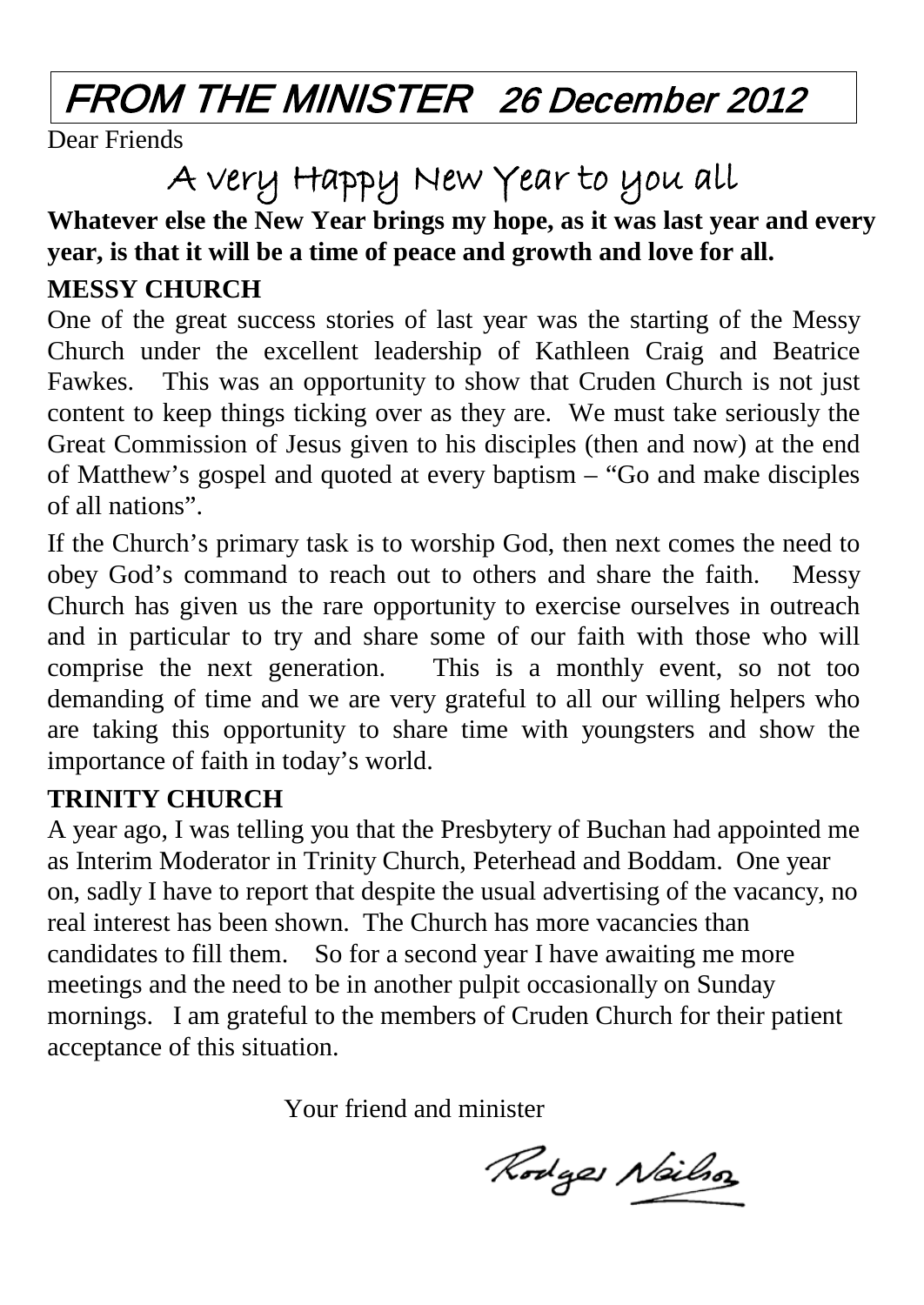## **PARISH REGISTER**

\*(denotes church member)

#### **BAPTISM**

Brodie Henderson, 1 Yonderton Cottage, Hatton



**Duty Elders** Betty May, Jack Young, Sandy Smith, Annette Garden Robert Esson, Wilma Moir, Betty Forrester, Irene Will Joyce Willox, Kathleen Craig.



### **REMINDER TO THOSE ON SUNDAY DUTY**

If unable to do door duty, please inform the Minister - 841229. If unable to do tea duty, please inform Wilma Moir - 841516. We would prefer, if you are unable to fulfil your duty, that you endeavour to find your own replacement before informing the Minister or Wilma as appropriate.

### From Poppy Scotland

A letter of thanks has been received after our donation of £155, collected on Remembrance Sunday, was sent. The 2010 amount had only been £75, less than usual because fewer people attended the Remembrance Sunday service which that year was in the Hall because of the work being done to the church east wall.)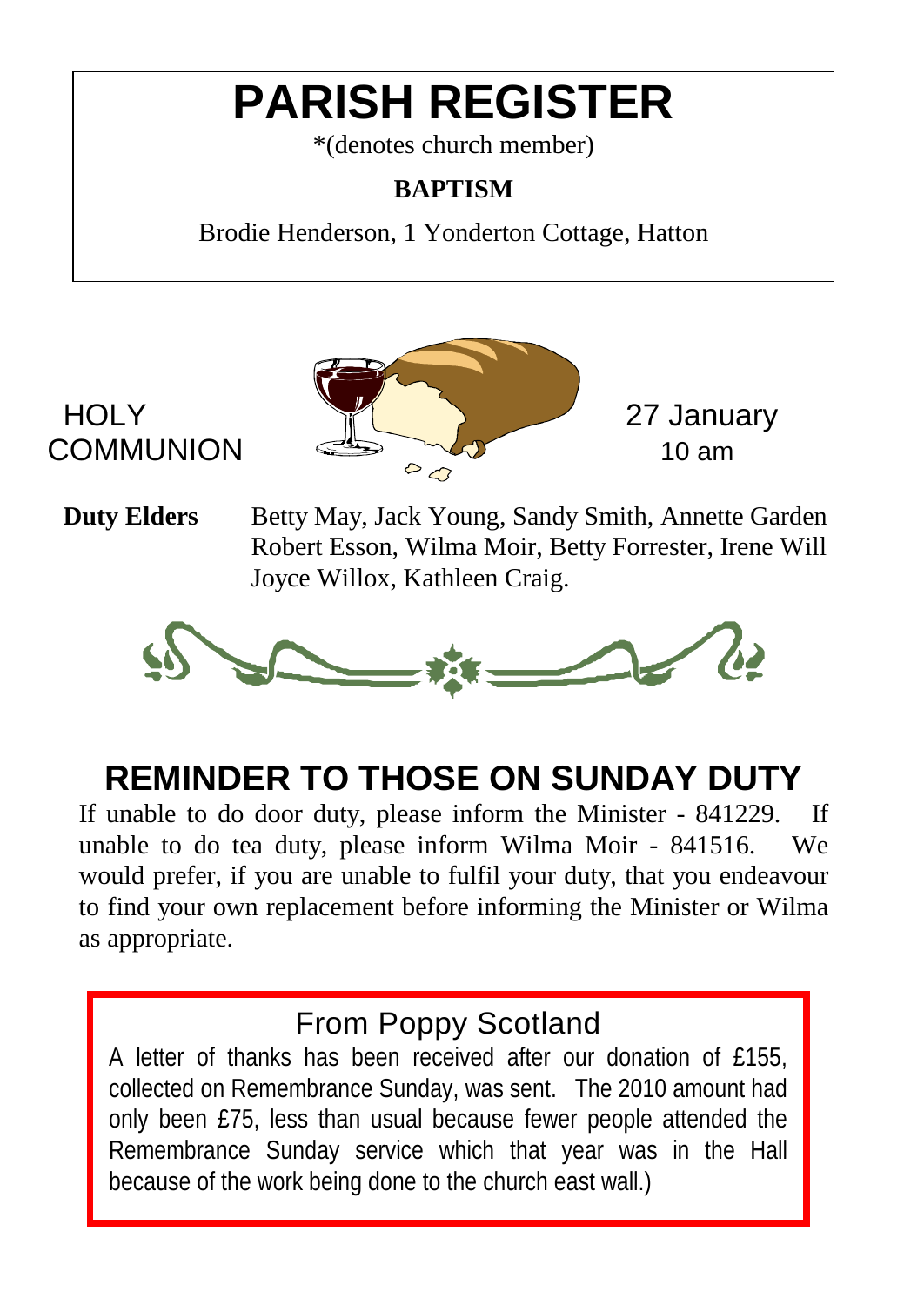### **SUNDAY MORNING DUTIES – 10 am**

| <b>Date</b> | Door                                 | <b>Flowers</b>         | <b>Teas</b>                                | <b>Children</b>                                         |
|-------------|--------------------------------------|------------------------|--------------------------------------------|---------------------------------------------------------|
| 6 Jan       | Alison Neilson<br>Wilma Moir         | Muriel Cantlay         | Dorothy Cruickshank<br><b>Sharon Clark</b> | No Junior Church                                        |
| $13$ Jan    | <b>Margaret Adams</b><br>Sandy Smith | Muriel Cantlay         | Alison Neilson<br>Elizabeth Bruce          | Katherine Hyman<br>Maureen Reid<br><b>Brenda Cadger</b> |
| 20 Jan      | <b>Margaret Adams</b><br>Sandy Smith | Violet Penny           | <b>Betty Morris</b><br>Doreen Buchan       | Karla Buswell<br>Helen Smith<br>Irene Siddle            |
| $27$ Jan    | Shonah Taylor<br>Liz Carnie          | Marina Bruce           | Fiona Stephen<br>Kathleen Craig            | Katherine Hyman<br>Maureen Reid<br>Brenda Cadger        |
| 3 Feb       | Shonah Taylor<br>Liz Carnie          | <b>Betty Forrester</b> | Iris Durno<br>Elma Cumming                 | Karla Buswell<br>Helen Smith<br>Irene Siddle            |
| $10$ Feb    | <b>Margaret Bruce</b><br>Ken Bruce   | <b>Betty Forrester</b> | Marilyn Samways<br><b>Beatrice Fawkes</b>  | No Junior Church                                        |
| 17 Feb      | Margaret Bruce<br>Ken Bruce          | <b>Bessie Sandison</b> | Wilma Moir<br>Rosemary Reid                | Katherine Hyman<br>Maureen Reid<br>Brenda Cadger        |
| 24 Feb      | Isobel Young<br>Jack Young           | Joyce Willox           | NO TEAS                                    | Karla Buswell<br>Helen Smith<br>Irene Siddle            |

### **OUR NEW NOTICEBOARD**



Many members have<br>commented very positively commented very about the noticeboard that was installed a few days before the visit of the Moderator of the General Assembly at the end of October. It is certainly a great improvement to what has been in place for many years now and was showing signs of age.

The noticeboard was donated by the family of the late Mrs Mary Cantlay. Many years ago she and her family donated the previous noticeboard and the similar one that was outside the West Church in memory of her late husband, Leslie Cantlay.

We express our deep appreciation to the Cantlay family for their generosity and their continuing involvement in and commitment to Cruden Parish Church.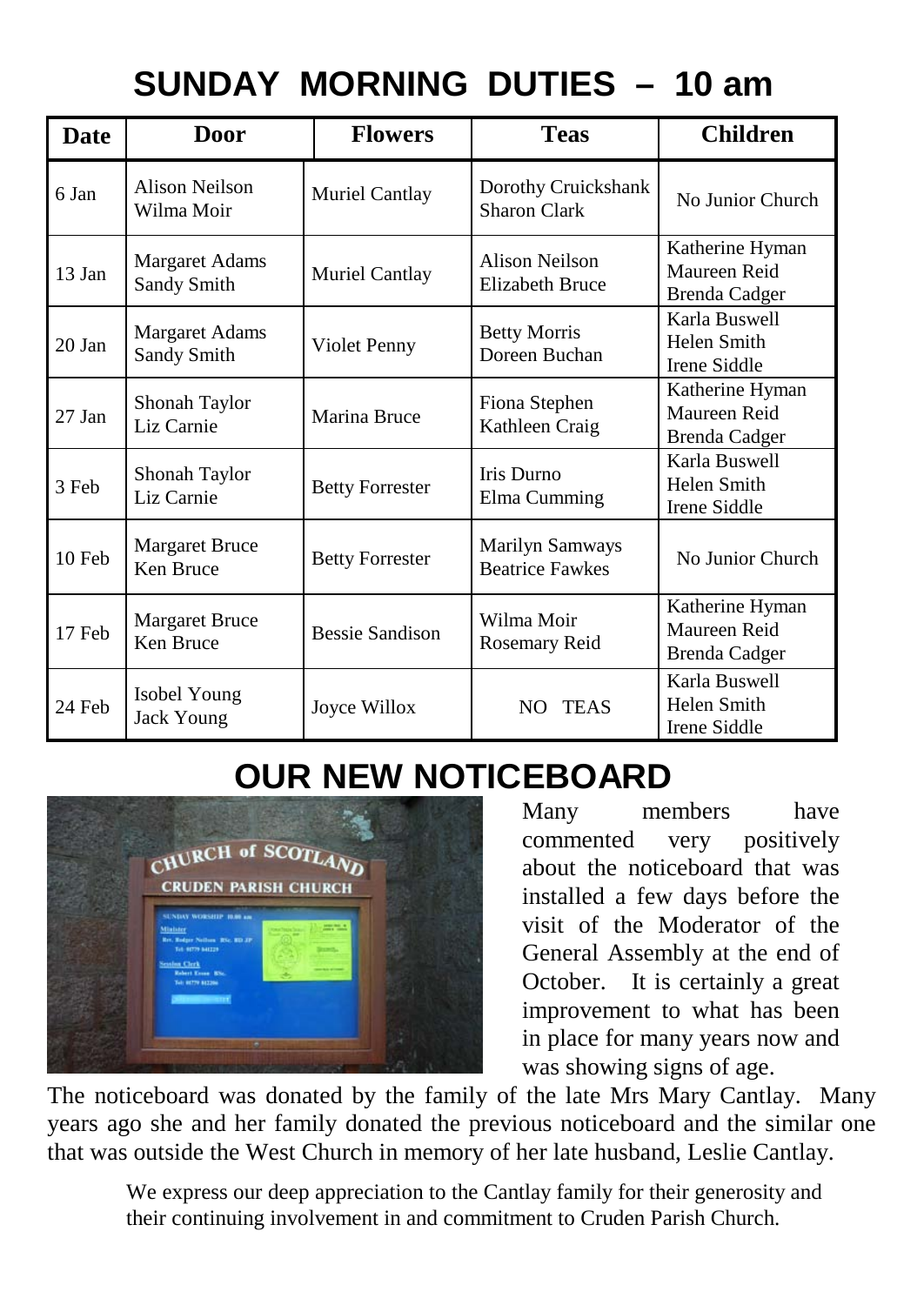## POSTAGE STAMPS



Please do not throw away the stamps from your cards this Christmas. Those attending church on Sundays are invited to bring used postage stamps cut carefully from envelopes and postcards. Please place them in the receptacle by the Church notice board. If you cannot bring them yourself, please ask a friend to do so.



HA HA Nescafe manages to arrange a meeting with the

Pope at the Vatican. After receiving the Papal blessing, the Nescafe official whispers 'Your Eminence, we have an offer for you. Nescafe is prepared to donate \$100 million to the church if you change the Lord's Prayer from 'give us this day our daily bread' to 'give us this day our daily coffee.'

The Pope responds, 'That is impossible. The prayer is the word of the Lord. It must not be changed.'

'Well,' said the Nescafe man, 'we anticipated your reluctance. For this reason we will increase our offer to \$300 million.'

'My son, it is impossible. For the prayer is the word of the Lord and it must not be changed.'

The Nescafe guy says, 'Your Holiness, we at Nescafe respect your adherence to the faith, but we do have one final offer. We will donate \$500 million - that's half a billion dollars - to the great Catholic Church if you would only change the Lord's Prayer from 'give us this day our daily bread' to 'give us this day our daily coffee.' Please consider it.' .....and he leaves.

The very next day the Pope convenes the College of Cardinals. 'I have some good news,' he announces, 'and some bad news. The good news is that the Church will come into \$500 million.' 'And the bad news your Holiness?' asks

a Cardinal. 'We're losing the Hovis account.'



## Stewardship Campaign

There will be an extra dimension to our Stewardship Campaign this year to allow us to fulfil the requirements of the General Assembly and the Presbytery. As well as inviting members to make their annual review of their givings, we will be focusing on our stewardship of **TIME**. There will be more information about this in the next issue of the Bulletin.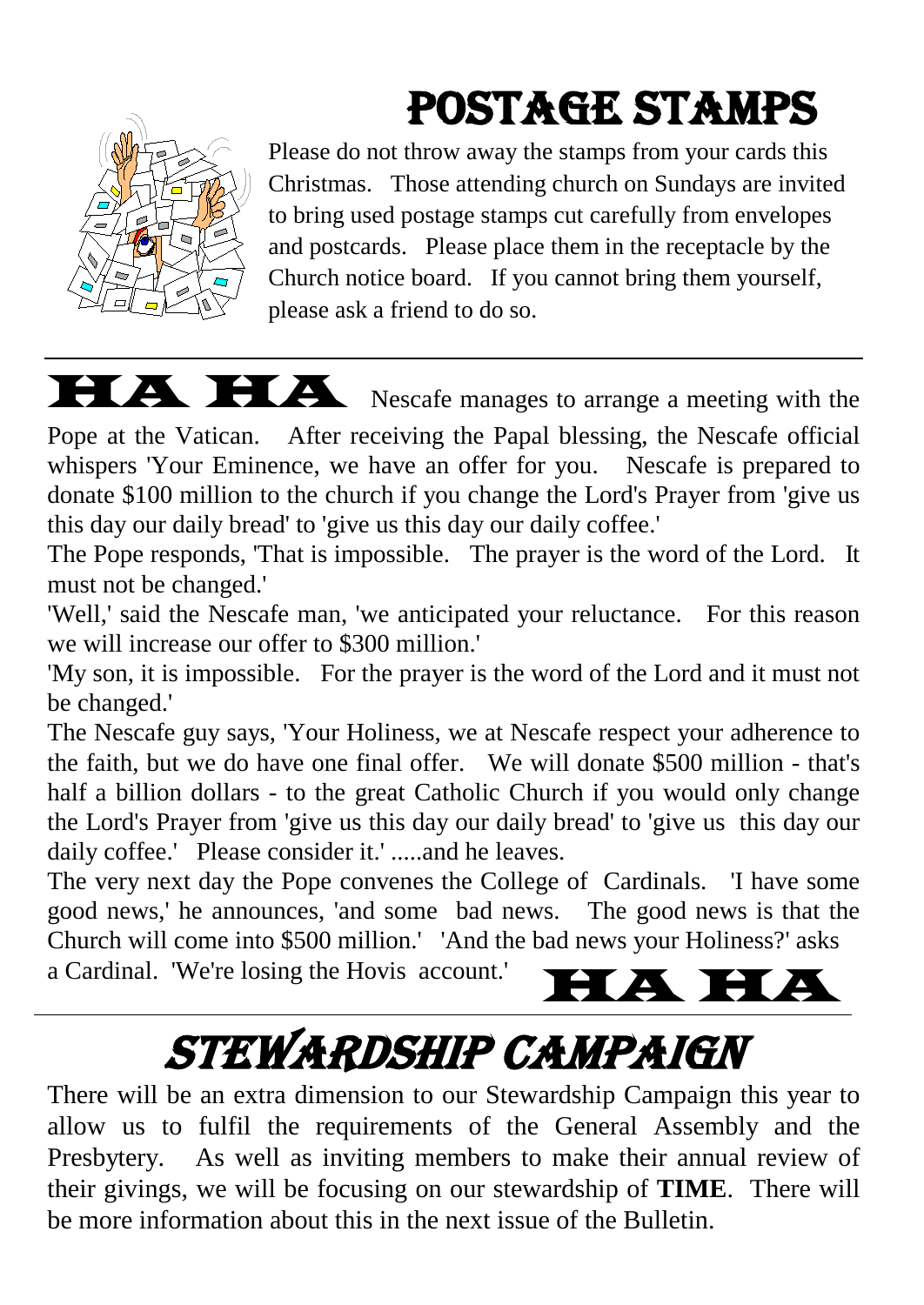## Watch And Talk Group

At the November meeting we watched "Catholic Women at Westminster Cathedral", an interesting and revealing programme in which twelve women talked about their faith and what the Cathedral means to them.

From the time the lights go on in the morning until the staff leave at night, the Cathedral is quietly active, with worshippers and visitors coming and going while priests and volunteers mingle among them going about their work.

The Lady Chapel is an important part of the Cathedral and more than one woman spoke of how much the Virgin Mary meant to them. The sacristant showed the priests cloaks, the store of chalices and how she arranged the relics on the high altar. She admitted that some aspects of the ritual were difficult for her when she first became a convert.

We were impressed by the openness with which the women described how they came to their faith. Some were "Cradle Catholics", some were converts, others lapsed Catholics, who when they had problems in their lives, had returned to the church.

They were frank about their concerns over the rigidity of a convent education, and the churches views on divorce and contraception. Many spoke of the comfort they gained from the beauty and peace of the Cathedral and their gratitude in having received a Catholic faith.

In the discussion which followed it was clear that this had been a particularly thought provoking evening.

The next meeting will be on Monday 14 January 2013 and the DVD will be "Jerusalem – The Making of a Holy City".

*Annette Garden*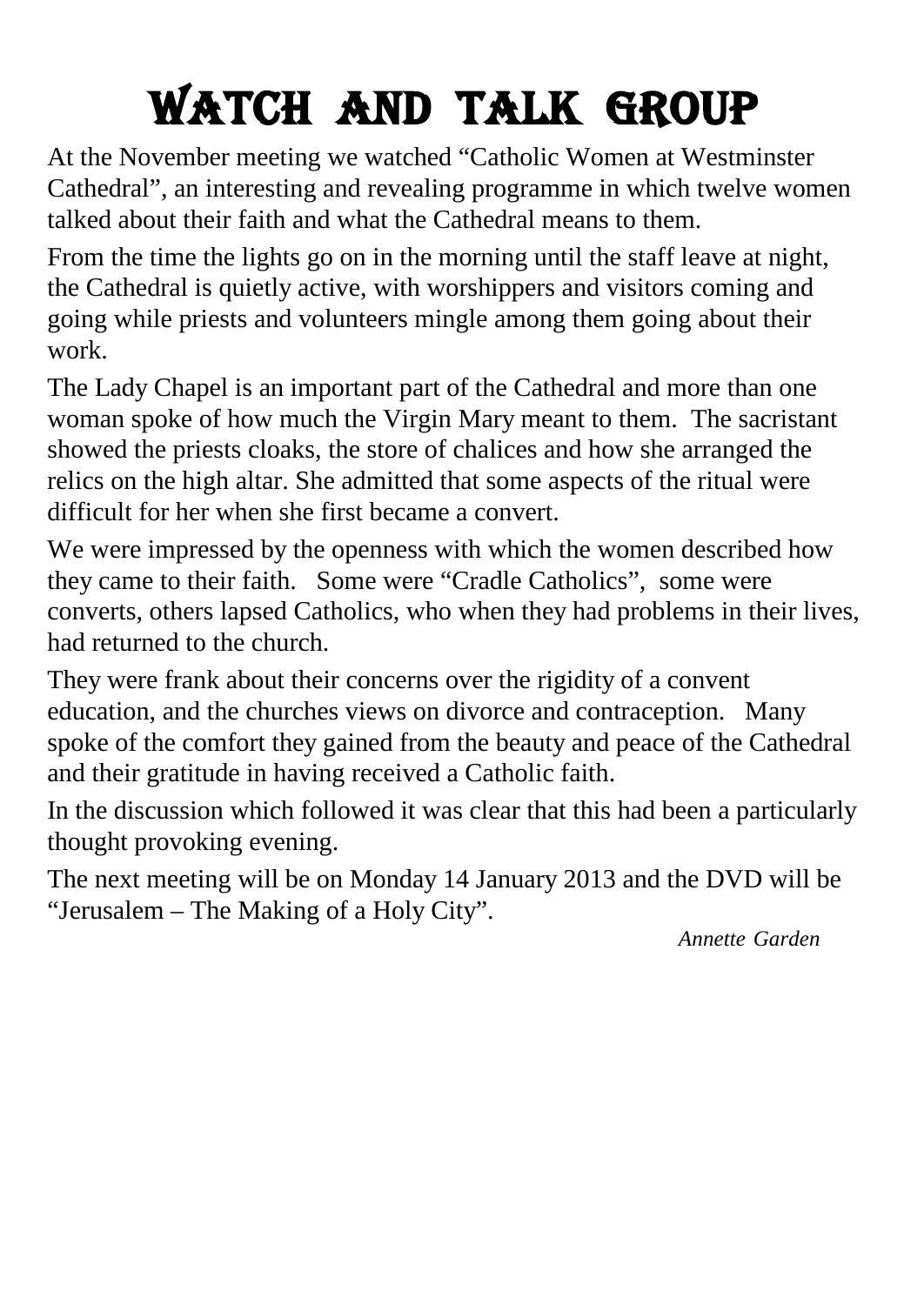### PROJECT FUNDRAISING

Donations received from the Coffee & Chat mornings amounted to £166 (Sept Oct & Nov) and have been passed on to the Treasurer for the Windows Project. Next Coffee & Chat is on 6 February.



### SMILE

A little boy was overheard praying: 'Lord, if you can't make me a better boy, don't worry about it. I'm having a real good time like I am'

### JANUARY ISSUE OF THE MAGAZINE OF THE CHURCH OF SCOTLAND

#### **The Lord's Day or Any Other Day?**

Thomas Baldwin asks whether Sunday is still special in Scotland

**A Faithful Band** Church of Scotland Deacons celebrate 125 years of 'a ministry of service'

#### **Diplomat, Evangelist and Missionary**

Jackie Macadam explores the life and legacy of Saint Columba, who arrived in Scotland 1450 years ago this year

**The Rhythm of Rest** The Moderator calls on us to make time to relax

**A Musical Ministry** Jackie Macadam meets Thursday's Child – two ministers who are using music to engage with important faith questions

**The Forgotten Fathers** In an introduction to a new column, the Rev Angus Morrison explains why history matters

**Compassion Above All Else** The Rev Scott McKenna introduces a series examining challenging passages of scripture

**Plus all the regular columnists, letters, reviews and crosswords – all for just £2.**

**Anyone wishing to subscribe to this most interesting and informative magazine of the Church of Scotland should contact: Mrs Isobel Young Tel: Cruden Bay 812360**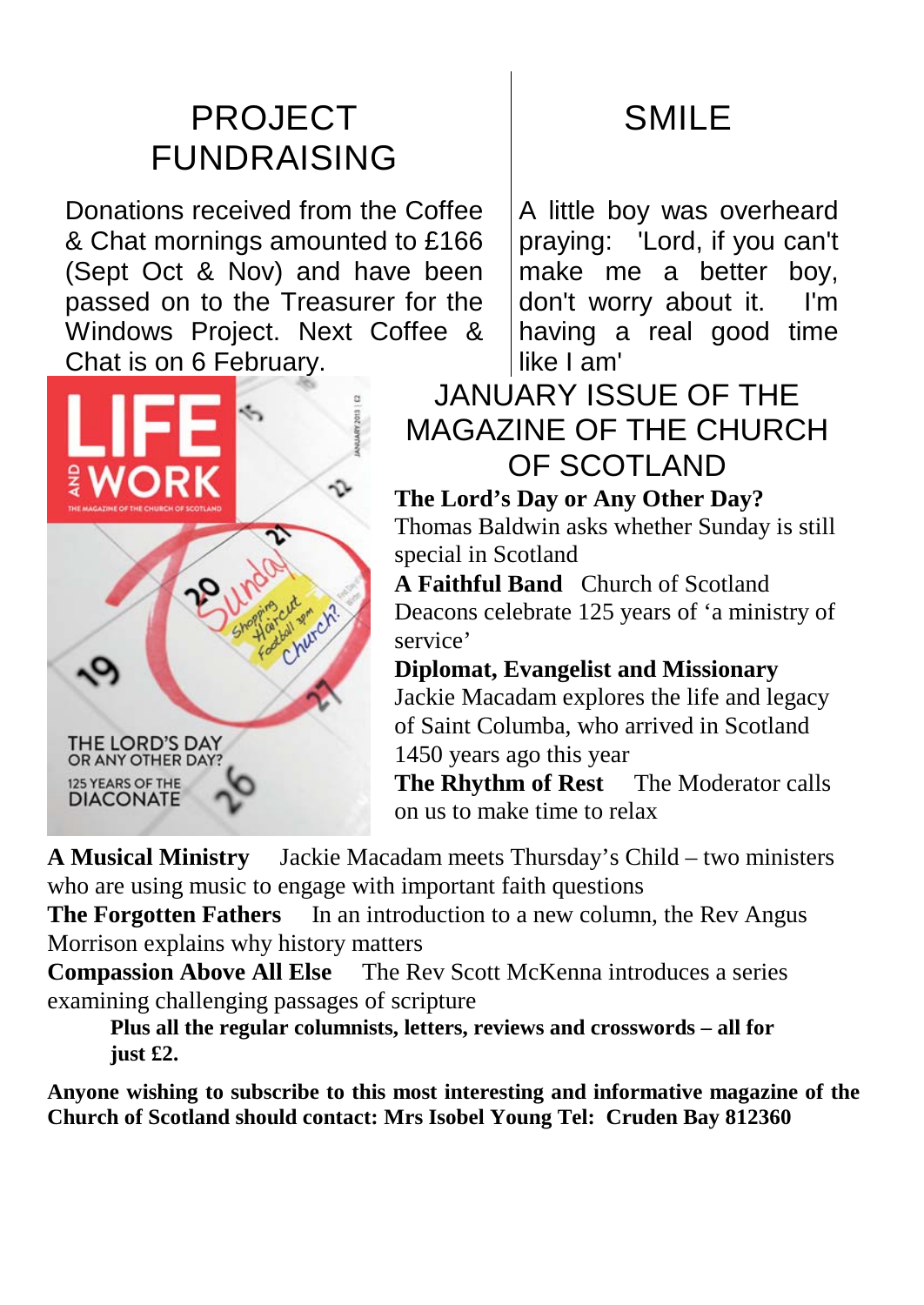

*Our Malawi Correspondent, Betty May emailed Christmas wishes to the LISAP Director in Malawi and received this reply.*

**Thanks very much, Betty. I wish you a blessed Christmas and New Year too. May the Lord enter with you in the New Year. Pass my Christmas regards to all who worship with you and many more. Blessings,**

**Mpha**

*Mphatso Nguluwe, Director, Lisap, P.O.Box 279, Ekwendeni, Malawi*

## CRUDEN CHURCH GUILD

#### **MONDAY 26 NOVEMBER**

Once again, we had a good turnout of guests and members for our November meeting. Rosemary Pittendrigh welcomed everyone and after the opening hymn and prayer, she introduced our speaker for the night, the Rev Bob Fowlie, who is the Minister at Longside Church.

He gave a most interesting and informative talk of his own 'Faith to Proclaim', our Guild theme for this year. He spoke of his journey from the shipyards to his present post at Longside. Although still a young man, he seems to have done quite a lot in so little time. He entertained us all with interesting stories and anecdotes.

Kathleen Craig then gave a heartfelt vote of thanks. Everyone agreed that it was another good and interesting evening. After the usual cup of tea, we finished with a hymn, led by Wilma Moir on the piano. It was great to have the strong male voice of our speaker, singing along with us.

#### **MONDAY 10 DECEMBER GUILD CHRISTMAS PARTY**

On an unusually calm evening for December, 21 members of the Guild made their way to the Albert Hotel in Peterhead for the Guild Christmas party. Rosemary welcomed everyone, and asked Robert Esson if he would say the grace before the meal. After the lovely meal, it was time for the games. Everyone had a bit of fun racking their brains to a picture quiz. Then we had a game of Guild match up, which was quite a mediocre game, but the prizes were really lovely. The piece de resistance, 12 Days of Christmas,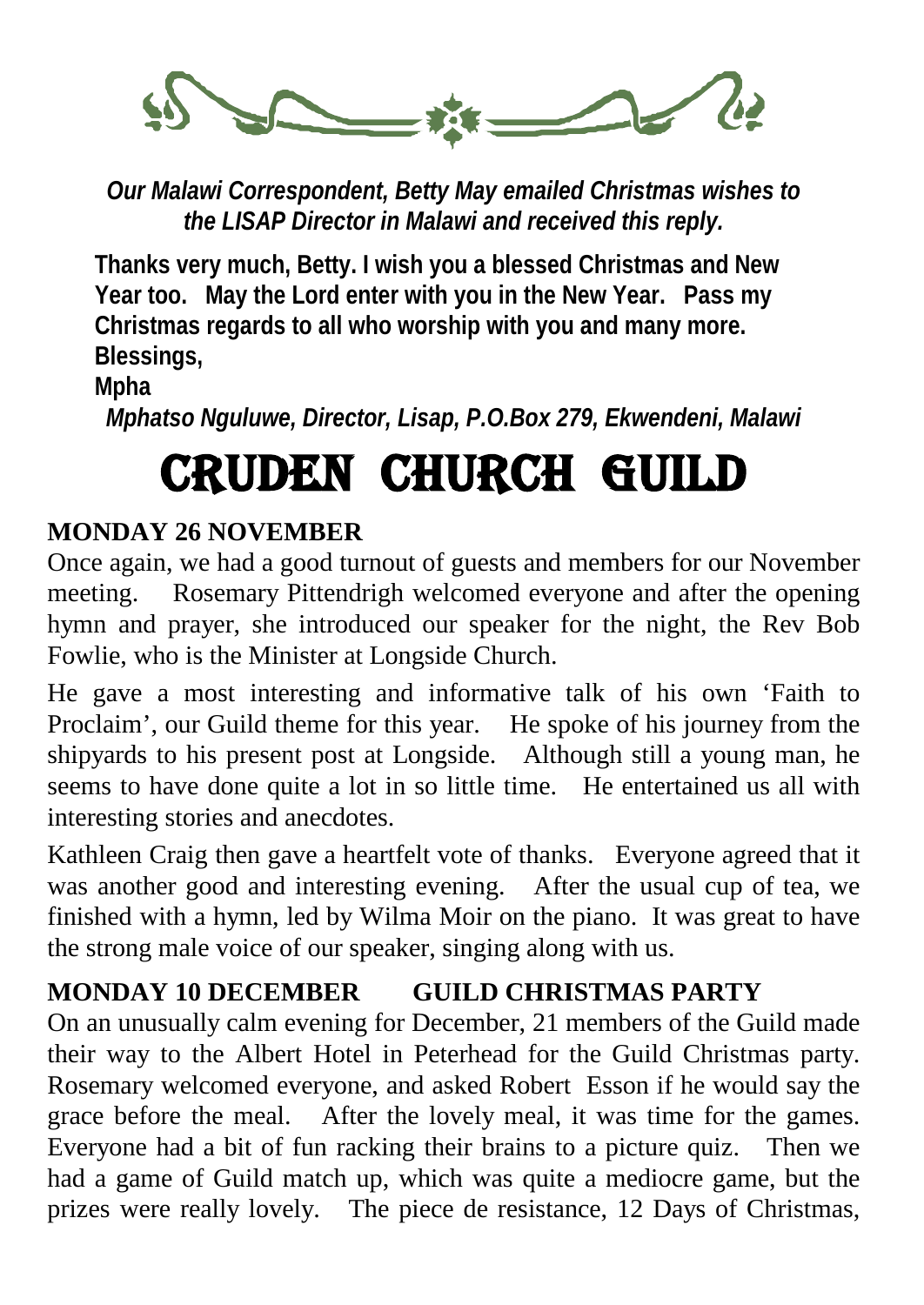complete with actions was a sight to behold, where everyone joined in and played their parts really well.

Beatrice Fawkes and Rosemary Pittendrigh each read out lovely thought provoking poems and to end the evening off we sang some Christmas carols. At the end of the evening Rosemary wished everyone a Merry Christmas, and a safe journey home. It was a really pleasant evening, with everyone saying as they left. "What a rare night". Even the proprietor was heard to say that she enjoyed the singing! What more could you ask for.

*Next Guild meeting will be held on Monday 28th January 2013. The speaker for this evening will be Sandra Campbell, who will give us some insight into the works of "Mercy Ships" All are welcome to come along.* 

*Lorraine Neilson*

### Week Of Prayer For Christian Unity January 2013

Churches around the world traditionally mark the Week of Prayer for Christian Unity from 18 to 25 January in the eight days between the feasts of St. Peter and St. Paul but these dates need not be strictly kept.

The General Secretary, Churches Together in Britain and Ireland writes *In 1989 when the Churches committed themselves afresh to the ecumenical vision of full visible unity, they stated clearly that they were "no longer strangers but pilgrims together".* 

*The image of 'pilgrimage', which recurs throughout Christian theology and spirituality, is a powerful and important one for the ecumenical movement. Pilgrimage implies walking, and for this year's Week of Prayer for Christian Unity we are asked to reflect upon our ecumenical pilgrimage: how we walk together and walk humbly with God.*

*We are helped in our reflections by the experiences and insights of Christians in India as they pray and work for the Kingdom of God.*

Rev Bob Fyffe,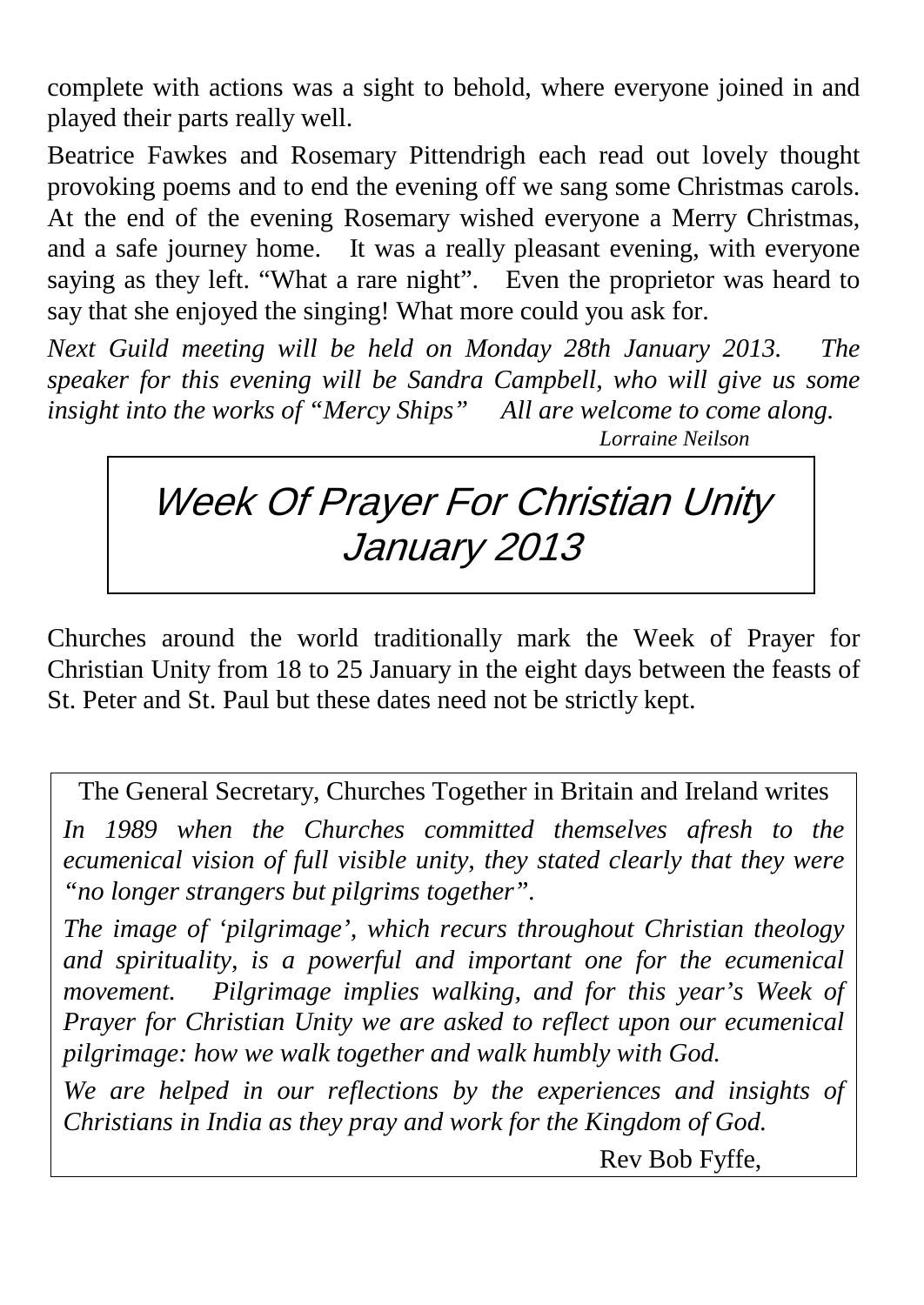In reflecting on the significance of the Week of Prayer, the Christians in India decided that in a context of great injustice to Dalits *(Untouchables)* in India and in the Church, the search for unity cannot be disassociated from the dismantling of casteism and the contribution to unity by the poorest of the poor.

Casteism results in the Dalits being socially marginalised, politically underrepresented, economically exploited and culturally subjugated.

### **Almost 80% of Indian Christians have a Dalit background.**

During the Week of Prayer, Christians all over the world will explore what it means to do justice, to love kindness and to walk humbly with God (Micah 6:8) This theme is developed over the eight days by the metaphor of walking.

## WILL YOU VOLUNTEER?

In recent years up to a dozen people have responded to this Bulletin invitation to take part in the Week of Prayer. If **YOU** want to volunteer, all you need do is work your way each day through a page in the leaflet. It should only take about 10 - 15 minutes. Don't worry if you miss a day, just catch up in your own time.

- Look at the questions that begin each day.
- Look up the readings in your bible (If anyone would like to borrow a Good News Bible from the church, contact the minister.)
- Still keeping the initial questions in mind, slowly read the passage for reflection and the prayer that finishes it.
- Then spend a few moments in thought and prayer.

### **Week of Prayer for Christian Unity January 2013**

Over 8 days, the 2013 theme, explored through readings and prayers. will be **"What does God require of us?"** (from Micah 6 : 8). The answer the bible gives is that we must **walk the path of justice, mercy and humility**. The 8 subthemes are :.

> Day 1 - ....Walking in conversation Day 2 - ....Walking with brokenness Day 3 - ….Walking towards freedom Day 4 - ....Walking as children of the earth